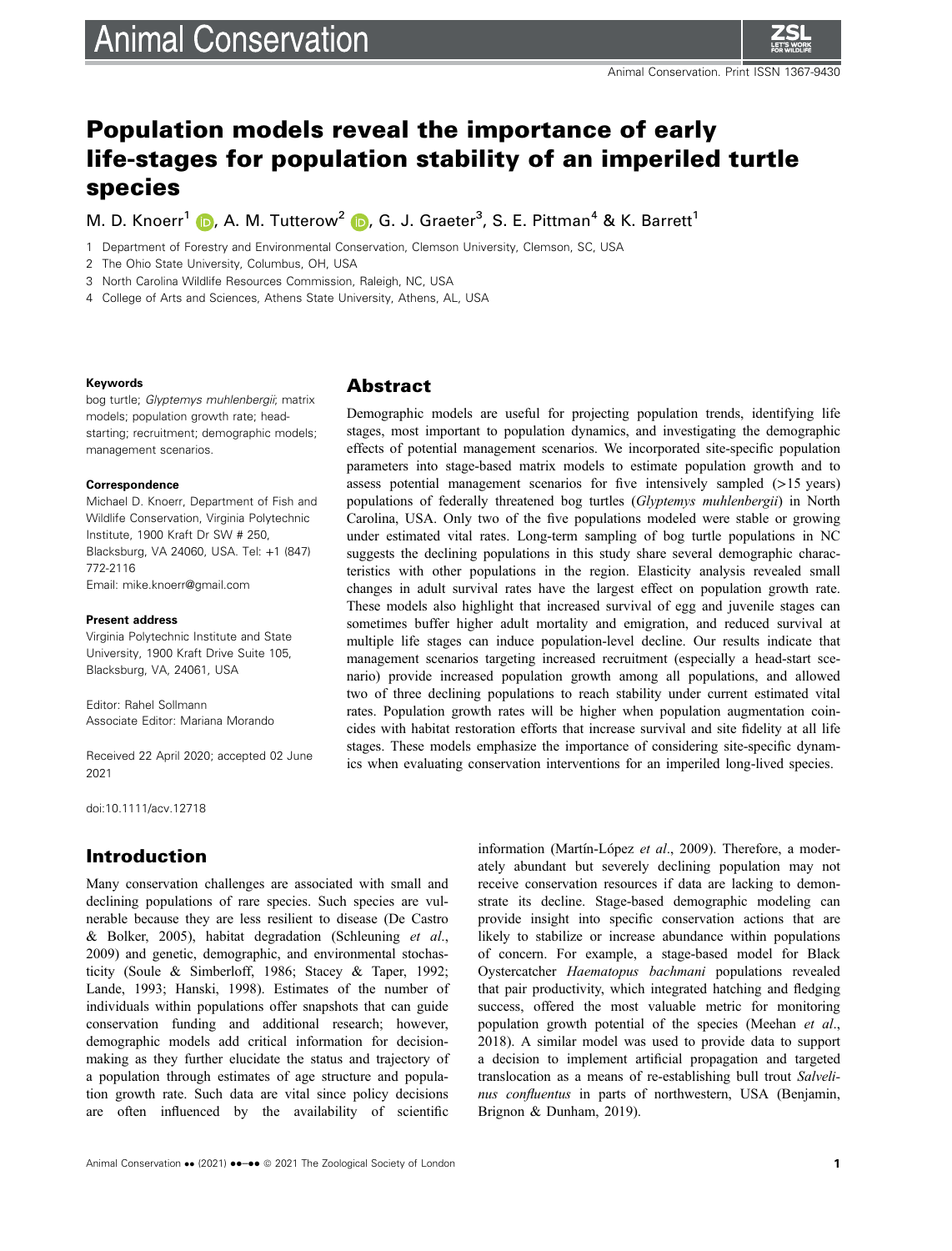Long-term demographic data are especially important to understanding population trends of species with long generation times because such species are slow to recover from demographic perturbations (Crouse, Crowder & Caswell, 1987; Heppell, 1998; Wheeler et al., 2003; Enneson & Litzgus, 2008; Keevil, Brooks & Litzgus, 2018). In some cases, these species may even suffer from extinction debt, a conceptual framework in which a substantial lag time exists between the factors that initiate species decline and the ultimate loss of the species (Kuussaari et al., 2009; Lovich et al., 2018). Certain population characteristics, such as lack of recruitment or low survival at specific life stages, can reveal such debt and identify opportunities for targeted intervention. For example, much of the current management for the long-lived and federally threatened American crocodile Crocodylus acutus focuses on nest and hatchling survival, but a stage-based model indicated that extending protection to juveniles would bolster conservation benefits to the species (Briggs-Gonzalez et al., 2017). While populations of rare and long-lived turtle species often have similar markers of extinction debt, biologists are beginning to generate robust enough demographic data to quantitatively characterize population status and evaluate management actions best suited to improve declining turtle populations (Enneson & Litzgus, 2008; Spencer, Van Dyke & Thomson, 2017).

The bog turtle Glyptemys muhlenbergii is a highly cryptic, semi-aquatic species that occupies open-canopy freshwater wetlands (e.g., bogs, fens, and wet meadows) in the eastern United States. The bog turtle exhibits a suite of life-history traits characteristic of long-lived species that may increase its vulnerability to population declines: low fecundity, high nest mortality, and delayed sexual maturity (Ernst & Lovich, 2009). The species is recognized as one of the rarest and most imperiled turtle species in North America (Herman & Tryon, 1997; Ernst & Lovich, 2009). The species is described as critically endangered on the IUCN Red List (van Dijk, 2011) and is federally Threatened in the United States [turtles in the southern portion of its range are Threatened due to Similarity of Appearance, a designation that confers protection for the turtle but not the habitat they occupy (USFWS, 1997)]. Although quantitative range-wide estimates of abundance are not available, a 90% decline over the course of twentieth century is probable (van Dijk, 2011), likely resulting from combinations of habitat degradation and loss as well as poaching for the pet trade and increased rates of predation by human-subsidized mesopredators (USFWS, 2001).

Project Bog Turtle and The North Carolina Wildlife Resources Commission have performed long-term monitoring (>15 years) of many bog turtle populations in North Carolina, USA. A recent publication (Tutterow, Graeter & Pittman, 2017) analyzing these data suggests that the eight most intensively studied populations have generally low, but variable recruitment patterns as well as lower adult survival rates when compared to bog turtle populations elsewhere (Shoemaker et al., 2013). Adult survival rates for bog turtles in North Carolina were also lower than estimates for the closely related spotted turtle Clemmys guttata (Enneson & Litzgus,

2008). Minimum Viable Population (MVP) abundance thresholds generated for stable bog turtle populations in New York (Shoemaker *et al.*, 2013) suggest that several of these populations in North Carolina are at risk of extirpation. Other populations in North Carolina have abundance estimates above this MVP threshold but have survival estimates and demographic characteristics indicative of decline. These data suggest more study of the populations in North Carolina is warranted.

Population models that incorporate survival estimates for each bog turtle life-stage would be useful to determine population status and to investigate where management efforts should be focused to stabilize or bolster bog turtle populations. We used stage-based population projection matrices to examine the effects of estimated annual survival on population growth rates  $(\lambda)$  for five bog turtle populations in North Carolina. Additionally, we examined the implications of altering vital rates within these stage-based models in a way that mimicked potential recruitment-focused management actions to understand the value of such efforts to the focal populations (Enneson & Litzgus, 2008).

## Materials and methods

#### Study area

We built matrix models for five well-studied bog turtle populations located in western North Carolina, USA. Study sites vary in size but are generally thought to have limited connectivity to other wetlands due to intensive ditching, development, and other factors (Weakley & Schafale, 1994; Stratmann, Floyd & Barrett, 2019). While a loss of wetland habitat is commonplace across the region, some larger sites  $(\leq 1.25$ -ha) exist within mostly intact agrarian landscapes characterized by a mosaic of woodland and pasture, while others are wetland fragments (~0.3-ha) nestled within developed areas. All wetland sites maintain a strong groundwater connection and have a diverse open-canopy, floral community with patches of woody shrubs interspersed amongst emergent vegetation. Sites A & B remain under a continuous moderate grazing plan at ~1.8 cattle/hectare. Sites D has been actively managed via goat grazing or manual vegetation thinning every 3–4 years for the last 20 years. Cattle were excluded from Site H in 2006, which has resulted in approximately 40% of the wetland becoming overgrown with woody vegetation. Site E has a history of moderate grazing pressure (see Pittman et al., 2011) and was under active woody vegetation management since 2006. These properties are either owned privately or by land conservancy organizations.

The five focal sites are a subset of sites evaluated in Tutterow et al. (2017). We follow their naming convention to facilitate comparison and future study. Compared to other known bog turtle sites in North Carolina, Sites A and B possess two of the three most robust bog turtle populations known in the state (Tutterow et al., 2017). These populations exist off the Blue Ridge Escarpment approximately 4.3 km from each other at 416- to 547-m elevation. Data collected in 1996–2017 indicated that juveniles were highly represented in both populations (observed juvenile fractions  $> 0.4$ ) and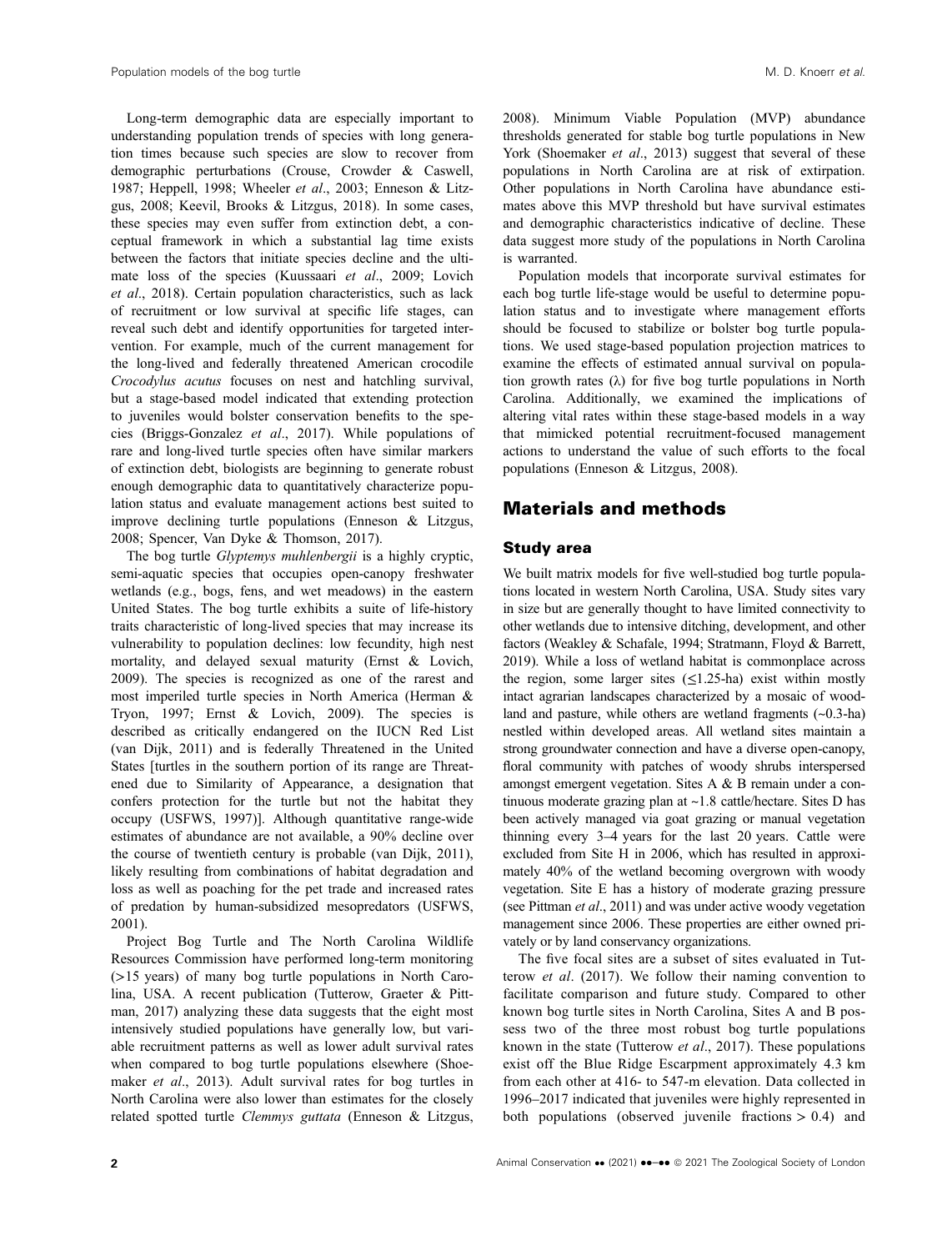juvenile survival (0.81 and 0.77, respectively) was an average of 38% higher in these populations than in Sites D and E (values derived from Tutterow et al., 2017 and more recently collected data; see 'Materials and methods' section). Sites A and B experienced successful recruitment in each of the last 10 years, determined by counting growth rings over the 2016–2017 field seasons, and egg survival rates were high in 2016 and 2017 (62 of 120 eggs survived to yield a 0.52 pooled average egg hatch rate; Knoerr, Graeter & Barrett  $(2021)$ ).

Sites D and H exist at higher elevations (approximately 954 and 869 m, respectively). Site D houses one of the three largest populations known in the state. Both populations are dominated by older turtles (median estimated age >25 years) with an obvious recruitment event having also occurred 10– 12 years ago at both sites. Juveniles represented 10%–20% of total encounters at Site D from 2003 to 2017, and at site H from 1992 to 2017. Similar to Daigle & Jutras (2005), we believe that the lower proportion of juveniles encountered likely reflects less recruitment in these populations. Juvenile survival is estimated to be 0.49 at site D and is not empirically available for Site H. Egg survival was <0.01 (1 of 106 eggs hatched) at Site D in 2016–2017 and 0.15 (4 of 26 eggs) at Site H in 2017, with losses primarily due to predation by skunks at Site D and small mammals at Site H (Knoerr et al., 2021).

Site E harbors a highly isolated population of bog turtles in the North Carolina piedmont at 218 m elevation. The population declined from an estimated 36 turtles in 1994 to 11 turtles in 2007 (Pittman et al., 2011). Based on exhaustive sampling from 2012 to 2015, this population appears to be primarily comprised of older adults (median estimated age > 25 years). This population has a lower proportion of juvenile captures and lower juvenile and adult survival rates relative to Sites A and B (Tutterow et al., 2017). Fewer than 10 turtles were estimated to exist in site E as of 2019.

Collectively, these five sites represent the broadest range of demographic states for bog turtle populations in North Carolina, from highly abundant populations that display annual recruitment to a nearly extirpated population with limited recruitment observed in recent decades (Tutterow et al., 2017). Long-term  $(>15+$  years) monitoring data suggest that the demography and status of these populations (particularly Sites H and E) may be representative of many others in the region (Graeter, unpublished data).

#### Matrix model

We parameterized deterministic  $3 \times 3$  stage-based population projection matrices to examine demographic effects of different management scenarios in each population (Caswell, 1989). We defined life stages as: (1) eggs/hatchlings, (2) juveniles (<80-mm carapace length; CL), and (3) adults  $(\geq 80$ -mm CL), according to a published age of sexual maturity for the species (Ernst, Barbour & Lovich, 1994; Whitlock, 2002). Although there appears to be some variation among sites in growth patterns that correlate with changes in elevation and temperature, our data suggest that many turtles reach 80-mm CL by approximately year seven. We define the egg/hatchling stage as beginning when eggs are laid (~June 15) and persisting until April 15 (10 months) of the next year. The stage-based matrix  $(A)$  contained the following parameter structure:

$$
A = \begin{bmatrix} 0 & 0 & F_3 \\ P_{21} & P_{22} & 0 \\ 0 & P_{32} & P_{33} \end{bmatrix}.
$$

 $F_3$  is the fecundity of adult females and  $P_{ii}$  is the probability that individuals in class  $i$  survive and transition into stage  $j$  (Enneson & Litzgus, 2008). The projected population growth rate (lambda;  $\lambda$ ) is the dominant eigenvalue, the stable stage distribution (i.e., the proportion of individuals in each stage class when  $\lambda$  stabilizes) is the right eigenvector, and the reproductive value (i.e., the relative contribution of individuals in each stage class to future population growth) is the left eigenvector of the matrix (Morris & Doak, 2002). The stage-based matrix was a females-only model, which is consistent with other demographic studies using matrix population models for species with polygamous mating (Enneson & Litzgus, 2008; Hyslop et al., 2012).

To determine the life stage that contributed most to bog turtle population growth, we conducted elasticity analyses for each population. The elasticity matrix estimates the proportional sensitivity of each stage class, and accounts for differences in the scaling of sensitivity values among different vital rates (Morris & Doak, 2002). When a matrix element corresponds to a high elasticity value, small changes to the associated vital rate will result in larger changes to  $\lambda$ . We calculated all matrix parameters, including  $\lambda$ , stable stage distributions, reproductive values, and stage class sensitivities (effect of additive change in survival on population growth) and elasticities with the popbio package in R (Stubben & Milligan, 2007; R Core Team, 2017).

#### Parameter estimates

Four of the five sites from this study were monitored for egg survival. Eighty-three bog turtle nests were found in 2016– 2017 through radio-telemetry, thread spooling, and nest searching (Knoerr et al., 2021). The number of eggs in each nest was recorded at first discovery, generally (>80%) within 12 h of nesting, providing an estimation of clutch size. Site-specific and regional average egg survival was estimated by monitoring egg fate throughout each summer (2016–2017) with camera trap and visual inspection (Knoerr et al., 2021). Site E was excluded from the nest study as adult female abundance was too low to develop meaningful egg survival estimates. Thus, we set Site E egg survival to the regional average.

We estimated fecundity using the following equation (Enneson & Litzgus, 2008):

 $F_3 = (avg. clutch size) \times (avg. clutch frequency) \times (adultsurvival) \times 0.5.$ 

We generated site-specific clutch sizes (2.96–3.77 eggs) for sites where we detected at least eight nests. Clutch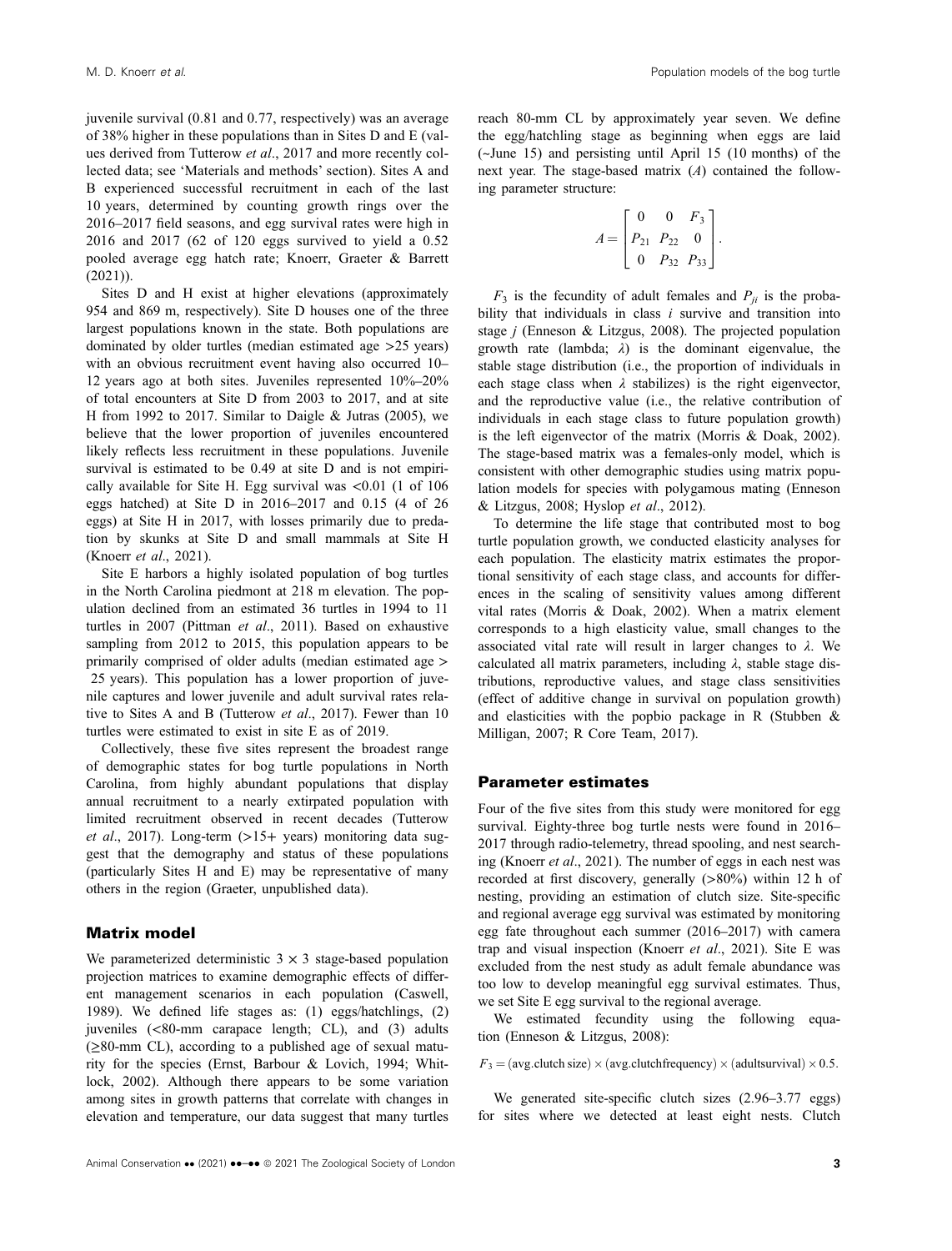frequency (0.85) was derived by palpating all captured adult female turtles in June 2016 and 2017 in the four intensively studied populations to determine if females were gravid (Knoerr et al., 2021). Because encounter data are slightly female-biased (Tutterow et al., 2017), we estimated annual adult survival for each NC bog turtle population individually and found no evidence of sex-specific differences in survival. Considering that bog turtle sex is genetically determined (Literman et al., 2017), sex-specific differences in survival may exist at the juvenile stage (Tutterow *et al.*, 2017). For our model, we assumed a 1:1 sex ratio and halved the estimate of annual fertility to account for the use of a femaleonly model.

Bog turtle hatchling survival rates have not been estimated empirically, but it is well-documented that hatchling turtle survival overall is significantly lower than that of later life stages. Shoemaker et al. (2013) estimated egg and hatchling survival to be low (0.33) for stable New York bog turtle populations. Other studies estimated or documented low hatchling survival estimates  $(0.11-0.42)$  for other semiaquatic turtle species (Congdon, Dunham & van Loben Sels, 1993; Paterson, Steinberg & Litzgus, 2012; Dragon, 2015). Because we hypothesized that there would be site-specific variation in survival at this life stage, we calculated hatchling survival as 0.40 times the site-specific juvenile survival estimate (0.2–0.33). Subsequent sensitivity analyses (Fig. 1) suggested that altering this estimate  $\pm 0.20$  would have had limited influence on a populations capacity to reach  $\lambda = 1$ . We scaled this adjusted annual parameter to an 8-month period and multiplied it by egg survival to calculate an estimate for the egg/hatchling stage  $(P_{21})$ .

A previous study leveraged long-term recapture data to produce site-specific juvenile and/or adult apparent survival estimates for the populations presented here (Tutterow et al., 2017). We obtained annual estimates of adult survival within the five populations using open population Cormack-Jolly-Seber models (CJS; Lebreton & Cefe, 2002) in Mark, a program which can estimate year-specific apparent survival and recapture parameters using mark-recapture records (Version 6.2; White & Burnham, 1999), as described by Tutterow et al. (2017) in a size-based analysis (Supporting Information Appendix S1). We chose to leverage the CJS approach of Tutterow et al. (2017) since it was already established in the literature as a reasonable approach to estimating survival.  $P_{33}$  was set equal to the annual adult survival rate because we did not include a maximum age in the model. We used multistate capture–recapture analyses (Lebreton & Cefe, 2002) that allowed individuals to transition from juvenile (<80 mm CL, corresponding to approximately 1– 6 years) to adult  $(\geq 80$  mm CL, corresponding to approximately 7+ years) stages during each annual sampling period to estimate juvenile survival probabilities  $(\sigma_i)$  and juvenile transition probabilities  $(\psi)$  for Sites A, B, D, and E. We used the top-ranked CJS model to inform our multistate analyses (Tutterow et al., 2017). Because we had insufficient data to generate juvenile survival at Site H, we took an average of the four other empirically estimated juvenile survival estimates to derive this site-specific vital rate. The multistate transition probabilities had narrow confidence intervals for Sites A and B but wide confidence intervals around values not deemed biologically feasible for Sites D and E. Thus, for Sites D, E, and H, we generated transition probabilities by deriving the mean survival:transition ratio for Sites A and B, and then dividing site-specific survival at Sites D, E, and H by this ratio. To calculate the probability of juveniles surviving and persisting in the juvenile class  $(P_{22})$ , we used the following equation derived from (Enneson & Litzgus, 2008) where:

$$
P_{22}=(1-\psi)\times\sigma_j.
$$

Next, we calculated the matrix element  $P_{32}$  as the product of  $\psi$  and  $\sigma_i$ , which represents the probability of transitioning from the juvenile to adult stage, conditional on survival (Morris & Doak, 2002).

 $P_{32} = \psi \times \sigma_i$ 

#### Parameterizing the stage-based matrix

We generated three alternative stage-based matrix parametrizations to model three-egg survival scenarios for each of the populations. First, we generated site-specific lambda  $(\lambda)$  values by using site-specific parameters. We interpret values of  $\lambda \geq 1$  as stable and  $\langle 1 \rangle$  as declining but acknowledge that this method ignores sampling variance associated with all parameters that go into the matrix model, therefore, we cannot provide estimates of uncertainty around our point estimate of lambda. We then generated a second round of lambda  $(\lambda)$  values where we replaced the observed site-specific egg survival estimate, which may fluctuate in any given year, with the regional average egg survival estimate to assess the effects of this more moderate estimation on population growth. As juveniles are less frequently encountered than adults (Shoemaker et al., 2013), we aimed to generate stable stage distributions that equaled or exceeded the raw proportion of juveniles observed in our study sites. In the case of Sites A and B, the observed proportion of juveniles exceeded the proportion of juveniles estimated to exist under the regional average model. Thus, we generated a third model specifically for the eigenvalue analysis where we incorporated the pooled average egg survival at Sites A and B for those sites ('High') and the regional average egg survival for the remaining sites ('Average'). We refer to this as the 'High vs. Average' egg survival model (see Supporting Information Appendix S1).

#### Incorporating management scenarios

To evaluate the efficacy of potential management strategies to improve bog turtle population growth rates, we varied egg survival in the matrix models using the hatching success of eggs from three 'recruitment augmentation scenarios': (1) eggs protected with predator excluder cages in the field (protected eggs), (2) eggs incubated in the laboratory (labincubated eggs), and (3) a 1-year head-start scenario.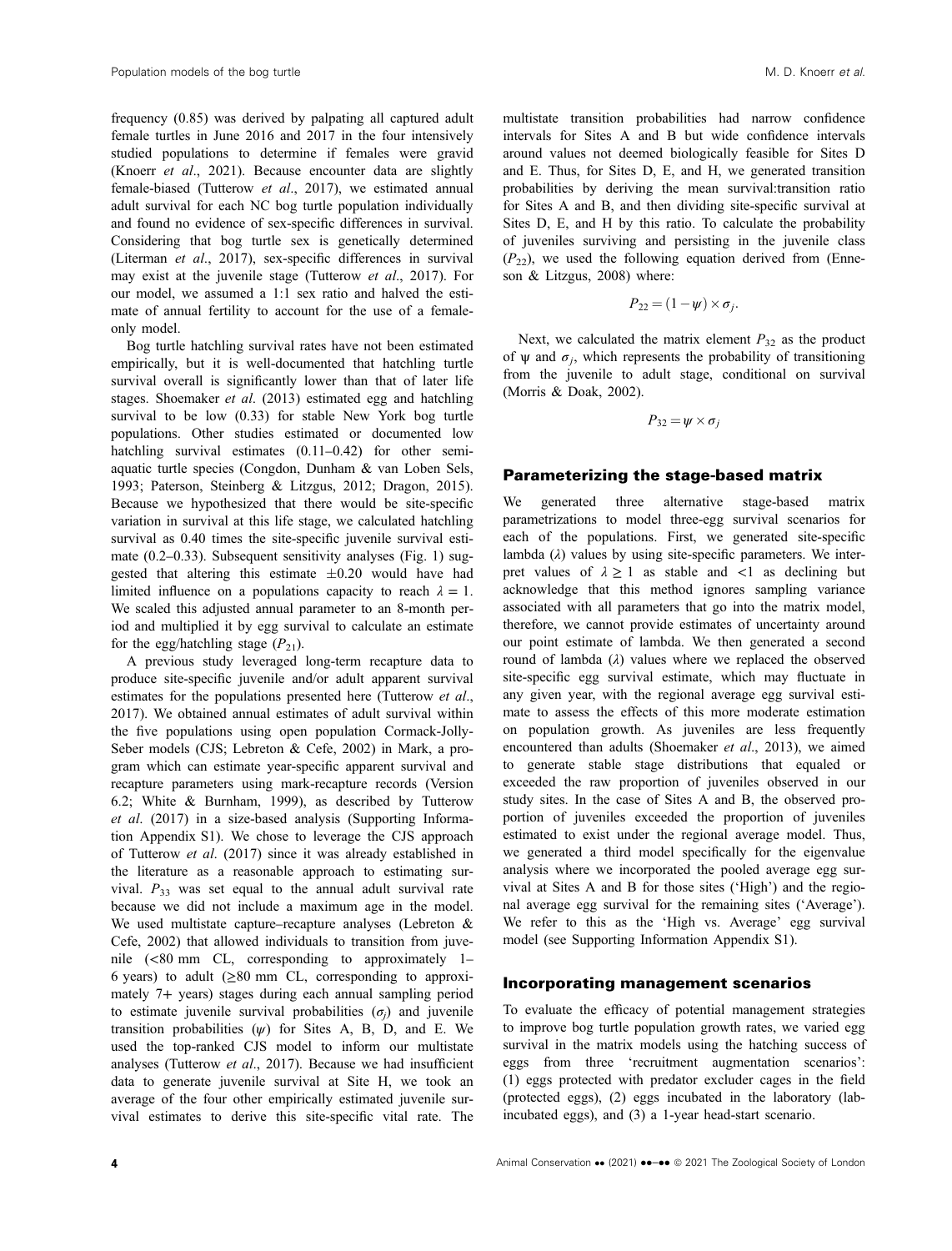



 $\circ$  Egg/Hatchling  $\triangle$  Juvenile  $\Box$  Adult

Figure 1 Sensitivity curves demonstrate incremental change (from 0% to 100%) to survival probability of each stage (egg/hatchling, juvenile, adult) and the effects on population growth rate (λ) in stage-based matrix models for five bog turtle populations in North Carolina. Solid horizontal line represents  $\lambda = 1$ . Solid symbols represent site-specific observed survivorship values. The vital rate estimates at other life-stages are held constant at these observed values when perturbations are made.

Each recruitment augmentation scenario assumed 0.70 of available nests are recovered for management intervention in each respective wetland (except Site A, where we modeled 0.40 nest recovery due to greater abundance), which translates to a maximum of 25 nests recovered when incorporating site-specific abundance estimates and clutch frequency (our field observations suggests that 0.7 recovery is feasible when intensively monitored). For protected eggs, we model 0.40 average egg survival, which is based on recent observations (Macey, 2015; Zappalorti et al., 2017). If observed

unprotected egg hatch success was above the 0.40 estimate (as occurred at Sites A and B), the protected egg survival estimate was conservatively set 10% above the site-specific one. Similarly, data averaged from Macey (2015) and Zappalorti et al. (2017) derived a lab-incubated egg survival estimation of 0.81. The head-start scenario also assumed 0.81 average egg survival and 0.95 hatchling survival during captivity (Ogle, unpublished data). Because released 1-year head-started turtles would be approximately equal in size to wild 3-year old bog turtles (M. Ogle, unpublished data), we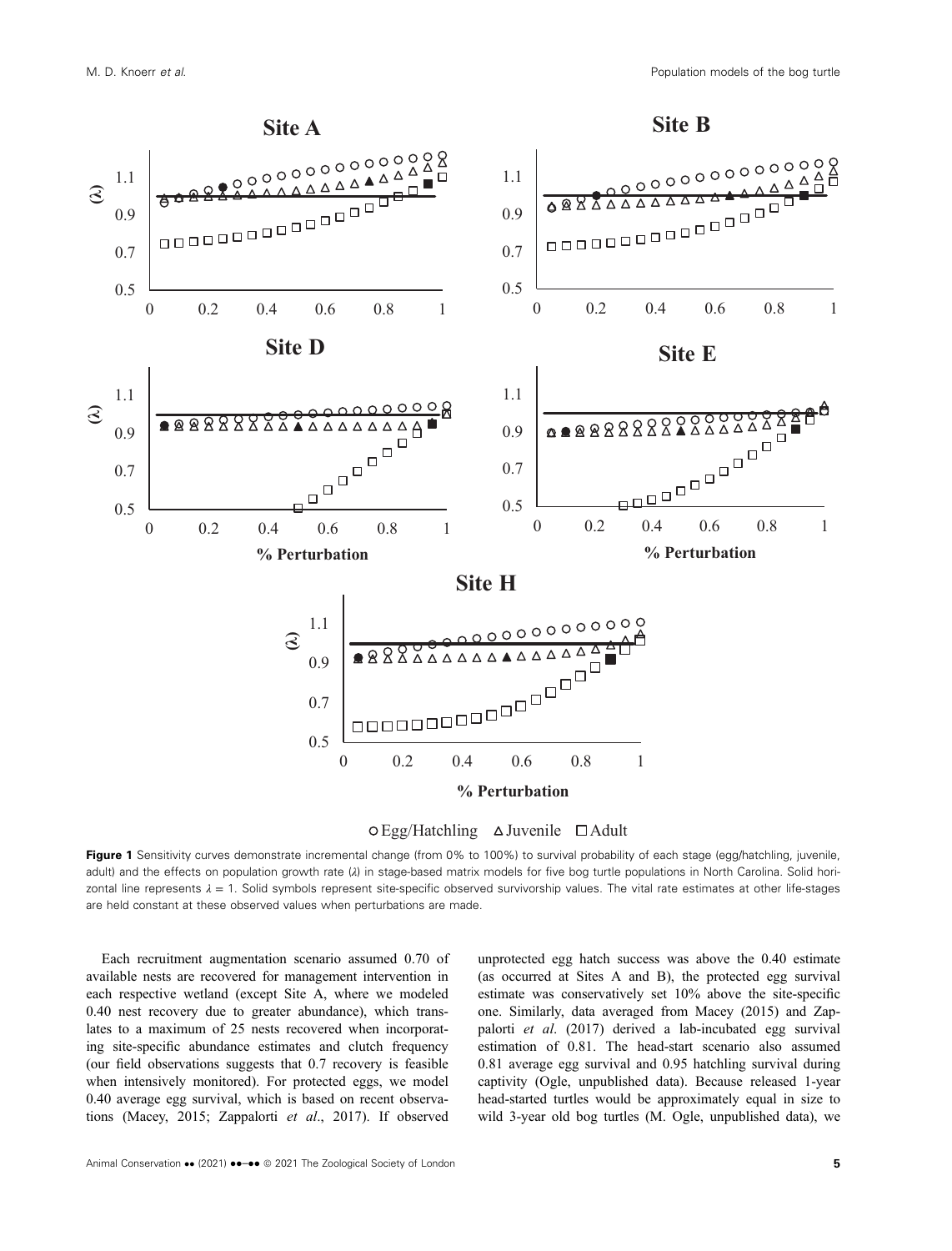set released head-start survival probabilities equal to the sitespecific juvenile survival estimate. We also increased headstart model transition probabilities by 1.17 times the sitespecific estimate because we predict these turtles will spend 2–3 fewer years in the juvenile stage. Finally, survival of eggs not recovered for management efforts and left in situ in the wild (0.60 for Site A and 0.30 for remainder) was set equal to the 'High vs. Average' egg survival parameterization.

The resulting egg/hatchling survival equation for a recruitment augmentation scenario involving all sites except Site A (where proportion of eggs recovered  $= 0.40$  and eggs remaining in their wild state  $= 0.60$ :

$$
P_{21} = ((\sigma_{\text{art.incubation}} \times \sigma_{\text{capture hatching}} \times 0.7)) + ((\sigma_{\text{high/avgegg}} \times \sigma_{\text{Smoothhatching}}) \times 0.3).
$$

We calculated site-specific  $\lambda$  values for each recruitment augmentation scenario. In addition to examining the success of potential conservation measures, we generated sensitivity curves to evaluate the effects of incremental changes to vital rates (i.e., egg, juvenile, and adult survival) on λ. To create the sensitivity curves for each site, we perturbed each vital rate individually while other vital rates retained original values. We considered the matrix model with the hatching success of unprotected eggs as the 'original' matrix that we altered by perturbing vital rates in increments of 5% (from 0% to 100%). We recalculated  $\lambda$  after each perturbation trial.

### **Results**

Average clutch size for the 83 nests recorded across the region was 3.28 eggs/nest. The regional average egg survival was approximately 0.28. Site-specific stage-based parameters for various conservation scenarios related to egg survival as well as juvenile survival, adult survival, and transition probabilities are provided in the Supporting Information Appendix S1.

The stable-stage distribution results estimated with the 'High vs. Average' egg survival model suggested that Sites A and B should have the largest proportion of individuals in the juvenile stage (0.24 and 0.28, respectively), while Site D is estimated to have the lowest (0.09). Excluding eggs and hatchlings, these estimates translated to approximately 48% juveniles at Site B and 20% at Site D, a slightly higher proportion than what we have observed in field encounters at these sites.

The reproductive values of adults were similar for Sites A and B, with adults contributing 10–13 times more to future population growth than eggs and hatchlings. The reproductive value of the adult class for Sites D, E, and H was greater, with adults contributing 36–96 times more to future generations than eggs and hatchlings (Table 1).

Elasticity analyses indicated that survival of the adult class  $(P_{33})$  proportionally contributed the most to population growth rate (Table 1) with adult survival elasticities above 0.7 for all sites. Juvenile survival  $(P_{22})$  contributed at least twice as much to population growth at Sites A and B than

Table 1 Stable stage distributions (the right eigenvector), reproductive values (the left eigenvector), and elasticity values from stage-based population projection models for five bog turtle populations in North Carolina using the 'High vs. Average' egg survival model, where we pooled average egg survival at Sites A and B for those sites ('High') and the regional average egg survival for the remaining sites ('Average')

| Site                | Egg/hatchling             | Juvenile | Adult |
|---------------------|---------------------------|----------|-------|
|                     | Stable stage distribution |          |       |
| А                   | 0.402                     | 0.240    | 0.358 |
| B                   | 0.424                     | 0.279    | 0.297 |
| D                   | 0.521                     | 0.094    | 0.386 |
| E                   | 0.517                     | 0.106    | 0.377 |
| Н                   | 0.494                     | 0.138    | 0.368 |
| Reproductive values |                           |          |       |
| Α                   |                           | 4.29     | 10.15 |
| B                   | 1                         | 4.28     | 12.87 |
| D                   |                           | 10.22    | 95.76 |
| E                   |                           | 9.61     | 77.52 |
| Н                   |                           | 8.47     | 35.65 |
| Elasticity values   |                           |          |       |
| Α                   | 0.079                     | 0.159    | 0.717 |
| B                   | 0.078                     | 0.219    | 0.703 |
| D                   | 0.014                     | 0.025    | 0.961 |
| E                   | 0.017                     | 0.033    | 0.950 |
| Н                   | 0.033                     | 0.079    | 0.887 |

The stable stage distribution depicts a constant proportion of individuals in each stage class through time. The reproductive value is the relative contribution to future population growth an individual in a particular class is expected to make. Elasticities of vital rates show the proportional contribution of each stage class to overall population growth rate (λ).

the other three sites. Juvenile survival elasticities ranged from 0.025 at Site D to 0.22 at Site B.

The sensitivity curves demonstrated the proportional effects of vital rate perturbations on  $\lambda$  and corroborated that a small change to adult survival resulted in the greatest change to  $\lambda$  (Fig. 1). Effects of adult survival increased as a population experienced greater decline. At Site D for example, a  $10\%$  decline in adult survival reduced  $\lambda$  by approximately 10%, while a 10% decline in egg and hatchling survival reduced  $\lambda$  by approximately 1%. However, except at Site E, high survival of egg and hatchlings resulted in the greatest population growth rate under no improvement to adult or juvenile survival. For example, under a best-case scenario of 100% egg and hatchling survival, Site A experienced 22% in population growth rate compared to 18% or 11% growth under scenarios of 100% juvenile or adult survival, respectively. For Site E, egg and hatchling survival had a limited effect on population growth rate, and population stability only occurred when juvenile or adult survival approached 100% (Fig. 1).

For sites A and B, sensitivity curves demonstrated that if other vital rates remain constant, Site A could absorb an 8% decrease in adult survival, while nearly any decrease in adult survival at Site B was projected to lead to population decline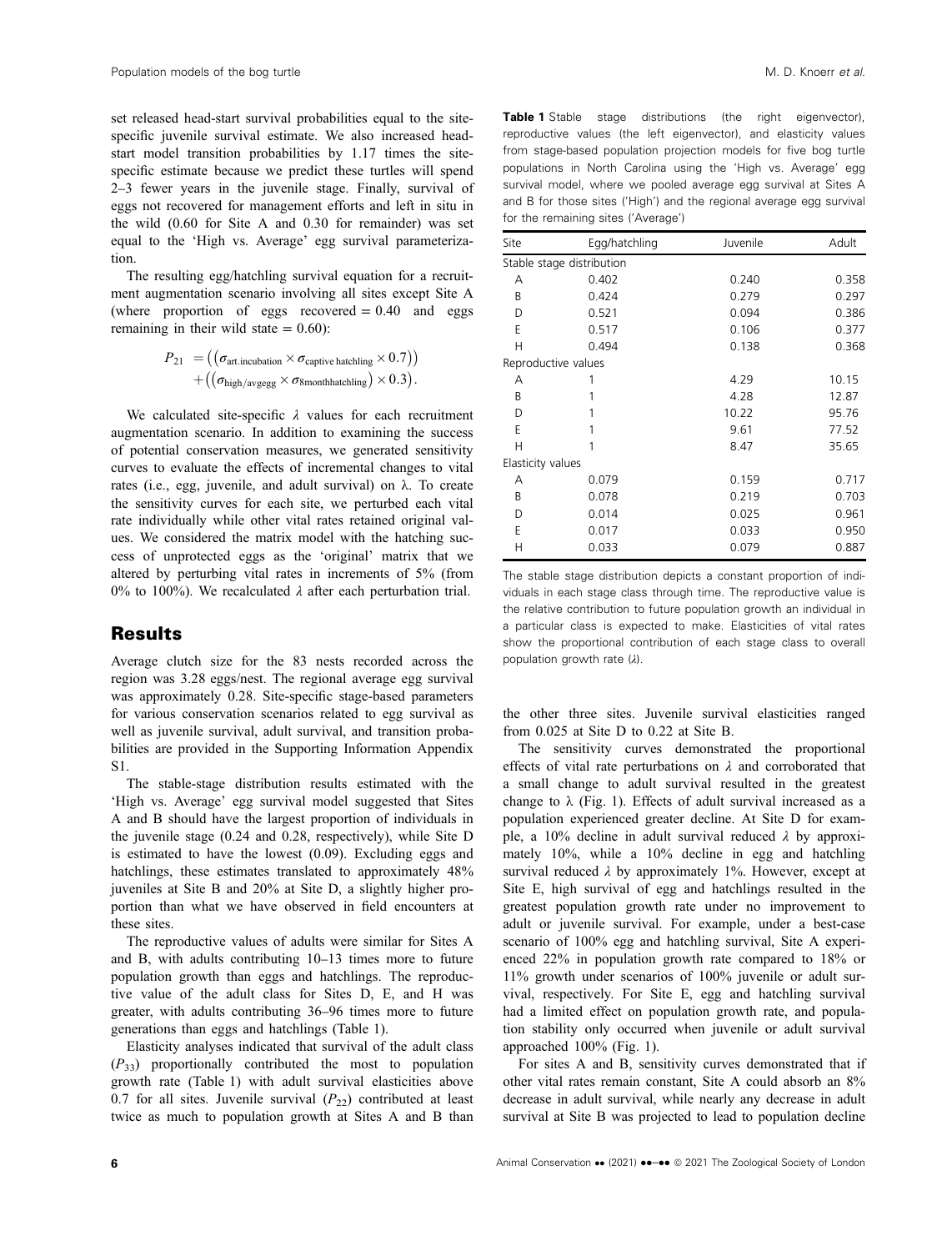

Figure 2 The effect of potential management scenarios targeting bog turtle recruitment (unprotected nests at site-specific and average egg survivorship, nests protected with predator excluder cages, lab-incubated eggs, and lab-incubated/head-started turtles) on population growth rate (λ) in stage-based matrix models for five bog turtle populations in North Carolina.

(Fig. 1). Population growth rates for all remaining sites were estimated to be  $\lt 1$  (Fig. 2). For each of these sites, substantial increases would be required in any one stage to yield a positive  $\lambda$ , and in some cases, no amount of increase at one life stage resulted in  $\lambda > 1$ . Site E would require particularly significant intervention, with a 10% increase in adult survival or a 90% increase in egg and hatchling survival needed to result in a  $\lambda > 1$ .

Under site-specific hatching conditions, both Sites A and B were the only populations estimated to be stable or experiencing population growth ( $\lambda = 1.06$  and 1.00 respectively) (Fig. 2). Sites D, E, and H appear to be experiencing 6%– 10% annual decline ( $\lambda = 0.94$ , 0.90, and 0.93, respectively). Protection of eggs with predator excluder cages resulted in marginal increases in  $\lambda$  but did not stabilize any of the declining populations. For sites experiencing extensive nest predation (D and H), caging nests increased population growth rates by approximately 2%. Lab-incubating eggs substantially improved  $\lambda$  for Sites A, B, D, and H, which exhibited 3–5% increases in population growth (Fig. 2). The headstart scenario resulted in the largest increases to population growth rate (6.4%–14.4%), and was the only potential management strategy modeled that stabilized or grew all populations except Site E (Fig. 2).

## **Discussion**

Of the five bog turtle populations modeled, we found only two that exhibited stability or growth when incorporating site-specific vital rates (Sites A and B). As evidenced by

Animal Conservation •• (2021) •• –•• © 2021 The Zoological Society of London 7

capture data, recruitment has been continuous for at least a decade at sites A and B, and successful recruitment likely results from lower nest predation, moderate incubation temperatures (Knoerr et al., 2021), and high juvenile survival (Tutterow et al., 2017). Our results for Sites A and B demonstrate how population stability can be maintained even when adult survival declines (Fig. 1). For both of these populations, survival estimates for the egg and juvenile life stages are high, as are transition probabilities, effectively compensating for low to moderate adult survival (0.902– 0.935). Site B appears to be in a more precarious state because nearly any decreased survival at any stage is projected to lead to population decline. As stochasticity was not incorporated into these models (beyond what the long-term nature of the data partially accounts for), it is probable that catastrophic events could lead to decline of these populations, particularly Site B. Because we did not model variance around matrix parameters, in any given year a population we estimated as  $\lambda \geq 1$  has some probability of being in decline, and populations with lambda  $\lt 1$  have some probability of being stable, particularly when estimates of lambda are close to 1.

Longevity and iteroparity are thought to have historically buffered turtle populations against high mortality at the vulnerable egg and hatchling stages (Congdon et al., 1983). These life-history traits allow turtles to persist through harsh years and compensate with higher fecundity during favorable years (Litzgus, 2006), effectively smoothing inter-annual changes in population growth rate. This evolutionary strategy is theoretically dependent upon extremely high adult survival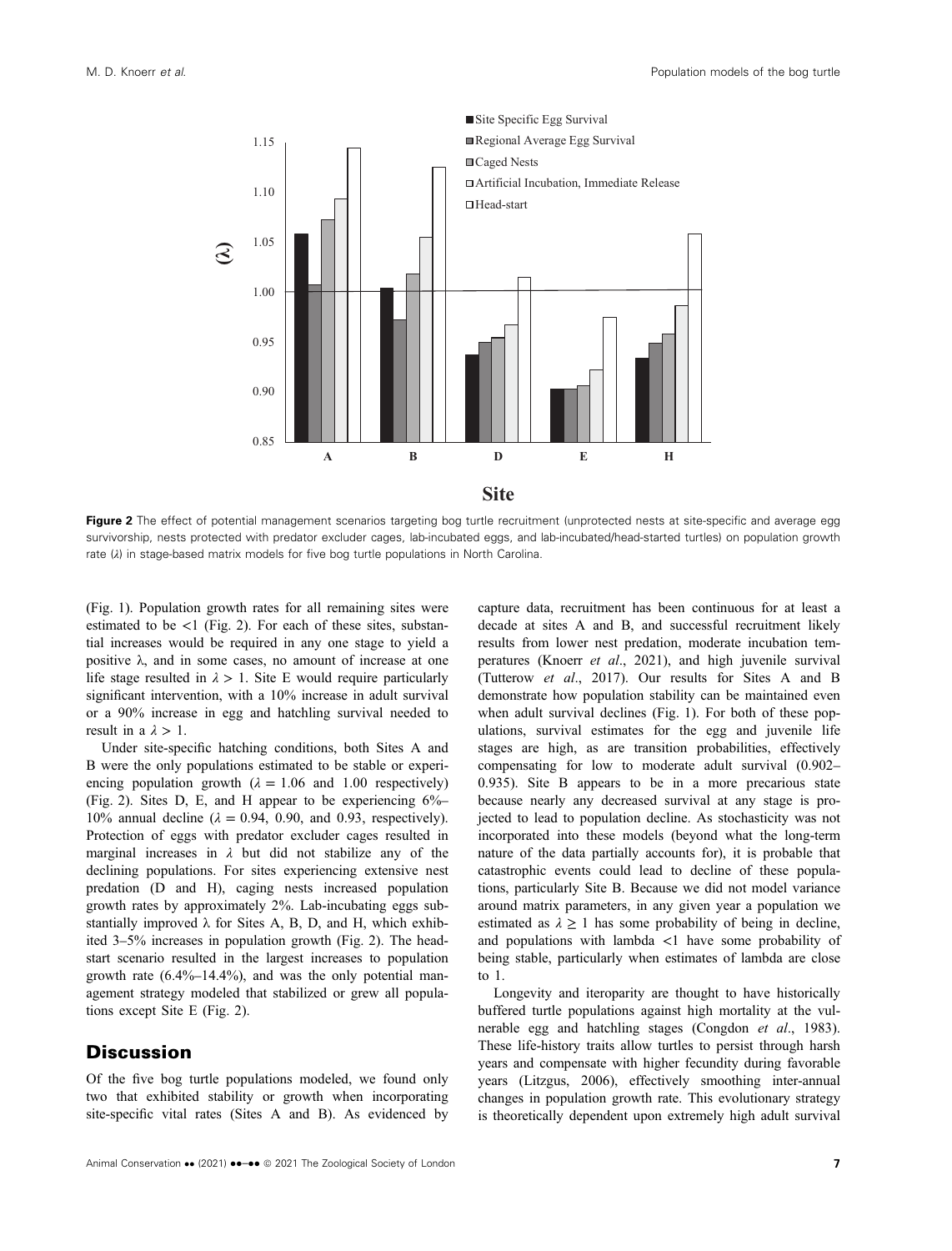(Congdon & Gibbons, 1990; Heppell, 1998, Crowder & Crouse, 1996, Roff, 2002). Shoemaker et al. (2013) concluded that stable New York bog turtle populations had annual adult survival estimates of about 96%. It was estimated that adult survivorship needed to be  $\geq 96\%$  for wood turtle Glyptemys insculpta populations to remain stable or grow (Jones et al., 2015). Enneson & Litzgus (2008) predicted population decline for a stable Ontario spotted turtle population if adult survival fell below 93%. The adult survival and associated λ values estimated for some bog turtle populations in North Carolina are estimated to be lower than these representative benchmarks (Tutterow et al., 2017; Fig. 2). In some populations, the factors that reduce survival at the adult stage, such as poor habitat conditions, may simultaneously impact other stages. Thus, adult and juvenile survival can be highly correlated (Pike et al., 2008). Nevertheless, some level of lower adult survival can be tolerated when survival is inflated at other life stages (Fig. 1), as is the case of the stable populations modeled in this study.

Several population modeling studies of turtles have shown that small increases in adult mortality may destabilize populations (Crouse et al., 1987; Heppell, 1998; Enneson & Litzgus, 2008; Keevil et al., 2018; Howell et al., 2019). High elasticity values (0.70–0.96) across all sites, but particularly at Sites D, E, and H clearly support the relative importance of adult survival to population stability for bog turtles (Table 1). Estimated population growth rates varied greatly among sites, with some estimates low enough to suggest dramatic management intervention will be necessary to stabilize populations. Targeted efforts to increase recruitment at Sites D and H may increase population growth rate or stabilize these populations (Figs 1 and 2). Site E had such low underlying vital rates that it is likely to continue precipitous declines under the management scenarios presented here unless increases in survival occur at multiple life stages (Fig. 1).

Estimating reasonable survival probabilities for headstarted turtles compared to their wild counterparts was critical to assessing the effect of a head-start initiative on population growth rates. Several sources have recorded comparatively high survival for head-started turtles (Kuhns, 2010; Michell & Michell, 2015; Dresser, Ogle & Fitzpatrick, 2017). Head-started 9-month-old turtles in Tennessee are thought to be similar in size to their 3-year-old wild counterparts (M. Ogle, unpublished data); thus, we adjusted the estimate of transition probability to reflect the reduced time in the juvenile life stage. It should also be noted that as low abundance populations can be disproportionately influenced by Allee effects (Berec, Boukal & Berec, 2001), and the juvenile survival estimate for Site H was an average of the other four sites, the population growth rate estimated under current and management conditions may be lower than what was modeled. We also chose to model these populations without estimates of immigration (Tutterow et al., 2017) since we believe such events have a very low probability of occurrence (Shoemaker & Gibbs, 2013; Smith & Cherry, 2016). The distances between these populations and their nearest known neighboring populations (>4.3 km straightline distance, with the exception of Site B) exceed the average home ranges and most successful immigration distances recorded for bog turtles (Carter, Hass & Mitchell, 2000; Morrow et al., 2001). If immigration is a factor, it is most likely to occur in the populations modeled to be stable, particularly site B (nearest population 0.93 km straight-line distance). Immigration is least probable in the populations where intervention has most utility. In addition, the multistate capture-recapture analysis did not provide reasonable transition probability estimates for Sites D or E. We derived a method of adjusting the estimates (see 'Materials and methods') that we deemed preferable to other methods (Crouse et al., 1987; Caswell, 1989), which estimated the transition probability as a function of the stage-specific survival probability and the duration of the life stage. The approach of Crouse et al. (1987) and Caswell (1989) would have resulted in more conservative transition probabilities than we derived with our analysis. The early methods (Crouse et al., 1987; Caswell, 1989) may have contributed to the historical perspective that head-start programs have limited conservation utility for turtle species (Heppell, Crowder & Crouse, 1996).

Increased recruitment may substantially contribute to some populations improving population growth rate or reaching stability in a given year. Of the management tools evaluated, head-starting was the most effective for improving population growth rate. The historical perspective on the utility of turtle head-start programs to stabilize populations was generally critical (Mrosovsky, 1983; Woody, 1990; Frazer, 1992; Heppell et al., 1996), in part because the approach does not ameliorate the actual threats driving population decline (i.e., it is a 'halfway technology'; Frazer, 1992). Some critiques of recruitment augmentation appear to be based on strict assumptions, such as Shoemaker (2011), where head-started bog turtles were assumed to have survival rates and juvenile periods equal to their same-aged (not same-size) in situ cohort. Our modeling approach posited higher juvenile survival rates and subsequent results highlight the need to strongly consider the value of head-start programs.

Recent studies of freshwater turtles have concluded that caged nest and head-start initiatives may be valuable tools to address recruitment problems, increase turtle numbers, and stave off extinction threats (Spinks et al., 2003; Kuhns, 2010; Riley & Litzgus, 2013; Buhlmann et al., 2015; Spencer et al., 2017). Enneson & Litzgus (2008) conducted a stage-based matrix analysis on a stable spotted turtle population in Ontario, Canada and found that protection of eggs may be an efficient conservation strategy when egg or juvenile survivorship was below 0.29 and 0.69, respectively. Models developed by Spencer et al. (2017) provided support for head-starting eastern long-necked turtles Chelodina longicollis and they suggested that it could be an effective primary management tool in a broad-scale, integrated plan. Importantly, this analysis and others (Kuhns, 2010) suggest that when survival is not increased elsewhere, turtle populations will begin to decline immediately after head-starting initiatives cease. An effective conservation solution will be implemented when the multiple threats facing different life stages are concurrently addressed (Crawford et al., 2014).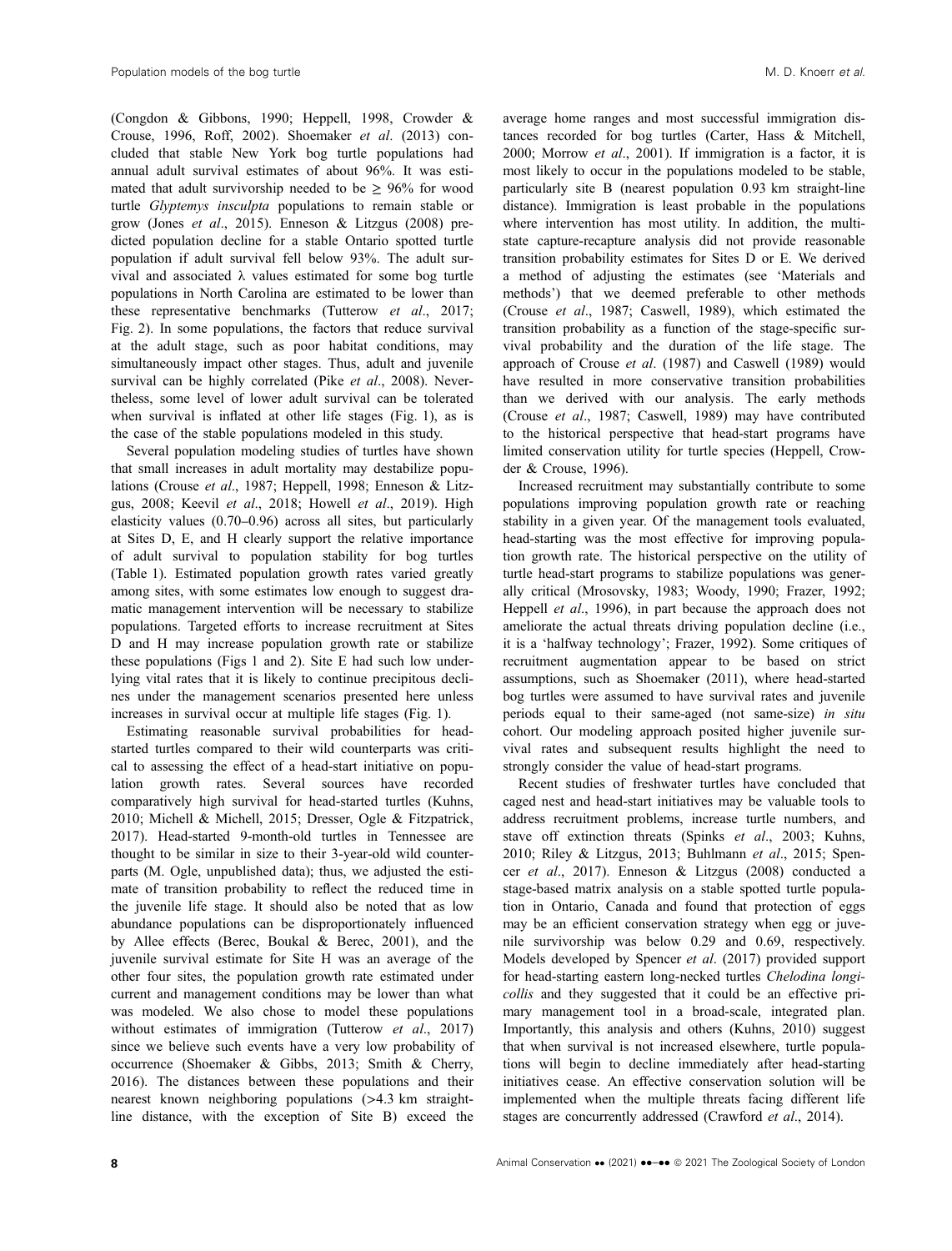## Conclusions

Our results suggest that management plans targeting an endangered freshwater turtle will be improved when tailored to site-specific dynamics. For some sites, recruitment augmentation (especially a head-start scenario) may help declining populations reach stability or grow (Figs 1 and 2). Population growth rates will likely be higher when recruitment efforts coincide with management (such as vegetative and hydrological restoration; Stratmann et al., 2019) that increases survival and site fidelity at other life stages. Some of our study sites have a high probability of extinction and are unlikely to stabilize via any in-site recruitment augmentation efforts alone (Fig. 2; Shoemaker et al., 2013). Deciding whether captive breeding and/or translocation are viable tools for such populations is an open question because regional and local habitat issues may have created a population sink (Schwartz et al., 2012). As financial resources are limited, choosing conservation actions at one site may preclude action at others (Wilson & Law, 2016). The analyses performed help managers make informed decisions as to where and how they might maximize available resources within region-scale conservation plans for at-risk species.

## Acknowledgments

This research was predominately funded by the NCWRC, who also provided support with data collection and writing this manuscript. The Nature Conservancy, Turtle Survival Alliance, and Zoo Knoxville also provided funding via private donation and the Bern Tryon Grant. A special thanks to A. Warwick and TNC-NC staff for project support and property access. Thank you to J. Apodaca, R. Carmichael, and C. Haas for providing field equipment. We are particularly indebted to the people that make up Project Bog Turtle including but not limited to: D. Herman, Bern Tryon (late), T. Thorp, J. Hall, J. Beane, B. Davis, A. Somers, T. Sawyer, D. Sawyer, J. Green, J. Guzy, C. McGrath, J. Warner, J. Zawadowski, L. Williams, N. Shepard, B. Cherry, L. Eastin, T. Bickhart, and M. Dorcas. Their years of labor provided the opportunity to generate the critical population parameters utilized in this manuscript. The following technicians and volunteers were indispensable in field data collection: M. Holden, C. Davis, K. Brown, M. Alvarez, A. Hughes, A. Cercy, M. Frazier, S. McCoy, J. Newman, J. Mota, K. Pollock, D. Hutto, R. Lubbers, B. Suson, S. Silknetter, and M. Scobie. Thank you to S. Cameron and M. Endries of the United States Fish & Wildlife Service for technical support and D. Ross, C. Jachowski, K. Weeks, and S. Schweitzer and Animal Conservation anonymous reviewers for technical review of this manuscript.

## References

Benjamin, J.R., Brignon, W.R. & Dunham, J.B. (2019). Decision analysis for the reintroduction of Bull Trout into the lower Pend Oreille River, Washington. N. Am. J. Fish. Mgmt. 39, 1026–1045.<https://doi.org/10.1002/nafm.10334>

- Berec, L., Boukal, D.S. & Berec, M. (2001). Linking the allee effect, sexual reproduction, and temperature-dependent sex determination via spatial dynamics. Am. Nat. 157, 217–230.
- Briggs-Gonzalez, V., Bonenfant, C., Basille, M., Cherkiss, M., Beauchamp, J. & Mazzotti, F. (2017). Life histories and conseration of long-lived reptiles, an illustration with the American crocodile (Crocodylus acutus). J. Anim. Ecol. 86, 1102–1113.
- Buhlmann, K.A., Koch, S.L., Butler, B.O., Tuberville, T.D., Palermo, V.J., Bastarache, B.A. & Cava, Z.A. (2015). Reintroduction and head-starting: tools for Blanding's turtle (Emydoidea blandingii) conservation. Herp. Cons. Biol. 10, 436–454.

Carter, S., Haas, C. & Mitchell, J. (2000). Movements and activity of bog turtles (Clemmys muhlenbergii) in southwestern Virginia. J. Herpetol. 34, 75–80. [https://doi.](https://doi.org/10.2307/1565241) [org/10.2307/1565241](https://doi.org/10.2307/1565241)

- Caswell, H. (1989). Matrix population models. Sunderland, MA: Sinauer Assoc Inc.
- Congdon, J.D., Dunham, A.E. & van Loben Sels, R.C. (1993). Delayed sexual maturity and demographics of Blanding's Turtles (Emydoidea blandingii): implications for conservation and management of long-lived organisms. Conserv. Biol. 7, 826–833. [https://doi.org/10.1046/j.1523-](https://doi.org/10.1046/j.1523-1739.1993.740826.x) [1739.1993.740826.x](https://doi.org/10.1046/j.1523-1739.1993.740826.x)
- Congdon, J.D. & Gibbons, J.W. (1990). The evolution of turtle life histories: 45–54. Washington, DC: Smithsonian Institution Press.
- Congdon, J.D., Tinkle, D.W., Breitenbach, G.L. & van Loben Sels, R.C. (1983). Nesting ecology and hatching success in the turtle Emydoidea blandingi. Herpetologica 417–429. <https://www.jstor.org/stable/3892538>
- Crawford, B.A., Maerz, J.C., Nibbelink, N.P., Buhlmann, K.A. & Norton, T.M. (2014). Estimating the consequences of multiple threats and management strategies for semi-aquatic turtles. J. Appl. Ecol. 51, 359–366. [https://doi.org/10.1111/](https://doi.org/10.1111/1365-2664.12194) [1365-2664.12194](https://doi.org/10.1111/1365-2664.12194)
- Crouse, D.T., Crowder, L.B. & Caswell, H. (1987). A stagebased population model for loggerhead sea turtles and implications for conservation. Ecology 68, 1412–1423. <https://doi.org/10.2307/1939225>
- Daigle, C. & Jutras, J. (2005). Quantitative evidence of decline in a southern Quebec wood turtle (Glyptemys insculpta) population. J. Herpetol. 39, 130–132. [https://doi.](https://doi.org/10.1670/0022-1511(2005)039%5B0130:QEODIA%5D2.0.CO;2) [org/10.1670/0022-1511\(2005\)039\[0130:QEODIA\]2.0.CO;2](https://doi.org/10.1670/0022-1511(2005)039%5B0130:QEODIA%5D2.0.CO;2)
- De Castro, F. & Bolker, B. (2005). Mechanisms of diseaseinduced extinction. Ecol. Lett. 8, 117–126. [https://doi.org/10.](https://doi.org/10.1111/j.1461-0248.2004.00693.x) [1111/j.1461-0248.2004.00693.x](https://doi.org/10.1111/j.1461-0248.2004.00693.x)
- Dragon, J. (2015). Habitat selection, movement, and survival of hatchling wood turtles (Glyptemys insculpta) in an atypical habitat (Doctoral dissertation). Fairfax, VA: George Mason University.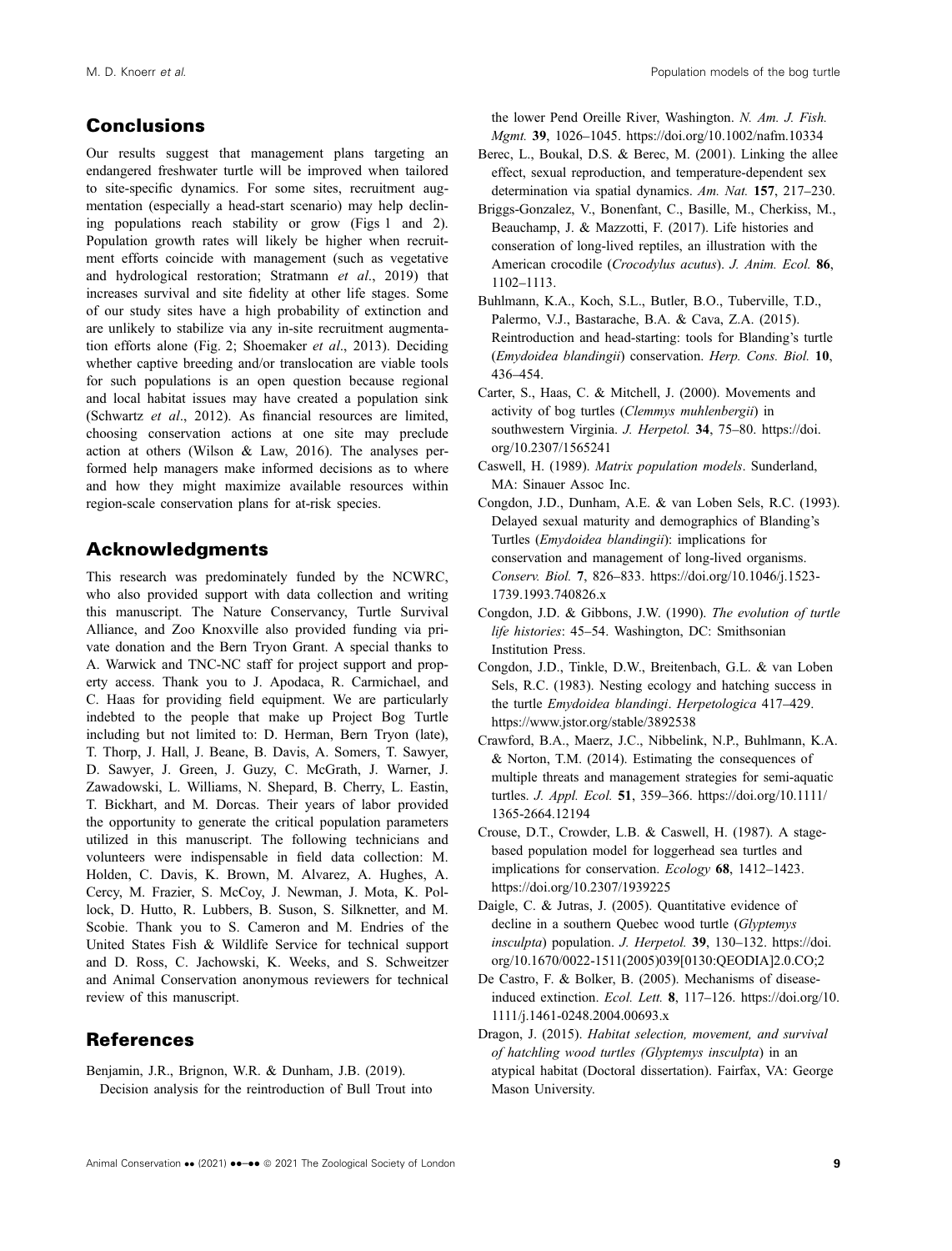Dresser, C.M., Ogle, R.M. & Fitzpatrick, B.M. (2017). Genome scale assessment of a species translocation program. Conserv. Genet. 18, 1191–1199.

Enneson, J.J. & Litzgus, J.D. (2008). Using long-term data and a stage-classified matrix to assess conservation strategies for an endangered turtle (Clemmys guttata). Biol. Conserv. 141, 1560–1568. [https://doi.org/10.1016/j.biocon.](https://doi.org/10.1016/j.biocon.2008.04.001) [2008.04.001](https://doi.org/10.1016/j.biocon.2008.04.001)

Ernst, C.H., Barbour, R.W. & Lovich, J.E. (1994). Turtles of the United States and Canada. Washington, DC: Smithsonian Institution Press.

Ernst, C.H. & Lovich, J.E. (2009). Turtles of the United States and Canada. Baltimore, MD: JHU Press.

Frazer, N.B. (1992). Sea turtle conservation and halfway technology. Conserv. Biol. 6, 179–184. [https://doi.org/10.](https://doi.org/10.1046/j.1523-1739.1992.620179.x) [1046/j.1523-1739.1992.620179.x](https://doi.org/10.1046/j.1523-1739.1992.620179.x)

Hanski, I. (1998). Metapopulation dynamics. Nature 396, 41– 49.<https://doi.org/10.1038/23876>

Heppell, S.S. (1998). Application of life-history theory and population model analysis to turtle conservation. Copeia 1998, 367–375,<https://doi.org/10.2307/1447430>

Heppell, S.S., Crowder, L.B. & Crouse, D.T. (1996). Models to evaluate headstarting as a management tool for long-lived turtles. Ecol. Appl. 6, 556–565. [https://doi.org/10.2307/](https://doi.org/10.2307/2269391) [2269391](https://doi.org/10.2307/2269391)

Herman, D.W. & Tryon, B.W. (1997). Land use, development, and natural succession and their effects on bog turtle habitat in the southeastern United States. In Proceedings: conservation, restoration, and management of tortoises and turtles—an International Conference: New York Turtle and Tortoise Society and WCS Turtle Recovery Program: 364– 371.

Howell, H.J., Legere, R.H. Jr, Holland, D.S. & Seigel, R.A. (2019). Long-term turtle declines: protected is a verb, not an outcome. Copeia 107, 493–501. [https://doi.org/10.1643/](https://doi.org/10.1643/CH-19-177) [CH-19-177](https://doi.org/10.1643/CH-19-177)

Hyslop, N.L., Stevenson, D.J., Macey, J.N., Carlile, L.D., Jenkins, C.L., Hostetler, J.A. & Oli, M.K. (2012). Survival and population growth of a long-lived threatened snake species, Drymarchon couperi (Eastern Indigo Snake). Popul. Ecol. 54, 145–156.

Jones, M.T., Willey, L.L., Sievert, P.R. & Akre, T.S.B. (2015). Status and conservation of the wood turtle in the northeastern United States. Final Report to the Regional Conservation Needs (RCN) Program.

Keevil, M.G., Brooks, R.J. & Litzgus, J.D. (2018). Postcatastrophe patterns of abundance and survival reveal no evidence of population recovery in a long-lived animal. Ecosphere 9, e02396.

Knoerr, M.D., Graeter, G.J. & Barrett, K. (2021). Hatch success and recruitment patterns of the bog turtle. J. Wildl. Manage. 85, 293–302.<https://doi.org/10.1002/jwmg.21989>

Kuhns, A.R. (2010). Recovery of the Blanding's turtle (Emydoidea blandingii) at Spring Bluff Nature Preserve, Lake County Forest Preserves. Final Report, Federal Aid Project T-39-D-1, Lake County Forest Preserve District and Illinois Natural History Survey.Illinois Department of Natural Resources, Springfield, Illinois.

Kuussaari, M., Bommarco, R., Heikkinen, R.K., Helm, A., Krauss, J., Lindborg, R., Öckinger, E., Pärtel, M., Pino, J., Roda, F., Stefanescu, C., Teder, T., Zobel, M. & Steffan- ` Dewenter, I. (2009). Extinction debt: a challenge for biodiversity conservation. Trends Ecol. Evol. 24, 564–571.

Lande, R. (1993). Risks of population extinction from demographic and environmental stochasticity and random catastrophes. Am. Nat. 142, 911–927. [https://doi.org/10.](https://doi.org/10.1086/285580) [1086/285580](https://doi.org/10.1086/285580)

Lebreton, J.D. & Cefe, R.P. (2002). Multistate recapture models: modelling incomplete individual histories. J. Appl. Stat. 29, 353–369. [https://doi.org/10.1080/](https://doi.org/10.1080/02664760120108638) [02664760120108638](https://doi.org/10.1080/02664760120108638)

Literman, R., Radhakrishnan, S., Tamplin, J., Burke, R., Dresser, C. & Valenzuela, N. (2017). Development of sexing primers in Glyptemys insculpta and Apalone spinifera turtles uncovers an XX/XY sex-determining system in the critically-endangered bog turtle Glyptemys muhlenbergii. Conserv. Genet. Resour. 9, 651–658.

Litzgus, J.D. (2006). Sex differences in longevity in the spotted turtle (Clemmys guttata). Copeia 2, 281–288. [https://](https://doi.org/10.1643/0045-8511(2006)6%5B281:SDILIT%5D2.0.CO;2) [doi.org/10.1643/0045-8511\(2006\)6\[281:SDILIT\]2.0.CO;2](https://doi.org/10.1643/0045-8511(2006)6%5B281:SDILIT%5D2.0.CO;2)

Lovich, J.E., Ennen, J.R., Agha, M. & Gibbons, J.W. (2018). Where have all the turtles gone, and why does it matter? Bioscience 68, 771–781. [https://doi.org/10.1093/biosci/](https://doi.org/10.1093/biosci/biy095) [biy095](https://doi.org/10.1093/biosci/biy095)

Macey, S. (2015). Bog turtle (Glyptemys muhlenbergii) nesting ecology: implications for conservation and management (Doctoral dissertation). Bronx, NY: Fordham University.

Martín-López, B., Montes, C., Ramírez, L. & Benayas, J. (2009). What drives policy decision-making related to species conservation? Biol. Conserv. 142, 1370-1380. <https://doi.org/10.1016/j.biocon.2009.01.030>

Meehan, T.D., Harvey, A.L., Michel, N.L., Langham, G.M. & Weinstein, A. (2018). A population model exploring factors influencing black oystercatcher (Haematopus bachmani) population dynamics. Waterbirds 41, 115–221. [https://doi.](https://doi.org/10.1675/063.041.0202) [org/10.1675/063.041.0202](https://doi.org/10.1675/063.041.0202)

Michell, K. & Michell, R.G. (2015). Use of radio-telemetry and recapture to determine the success of head-started wood turtles (Glyptemys insculpta) in New York. Herpetol. Conserv. Biol. 10, 525–534.

Morris, W.F. & Doak, D.F. (2002). Quantitative conservation biology. Sunderland, MA: Sinauer.

Morrow, J., Howard, J., Smith, S. & Poppel, D. (2001). Home range and movements of the bog turtle (Clemmys muhlenbergii) in Maryland. J. Herpetol. 35, 68–73. [https://](https://doi.org/10.2307/1566025) [doi.org/10.2307/1566025](https://doi.org/10.2307/1566025)

Mrosovsky, N. (1983). Conserving sea turtles. Brit. Herpetol. Soc. 8, 23–35.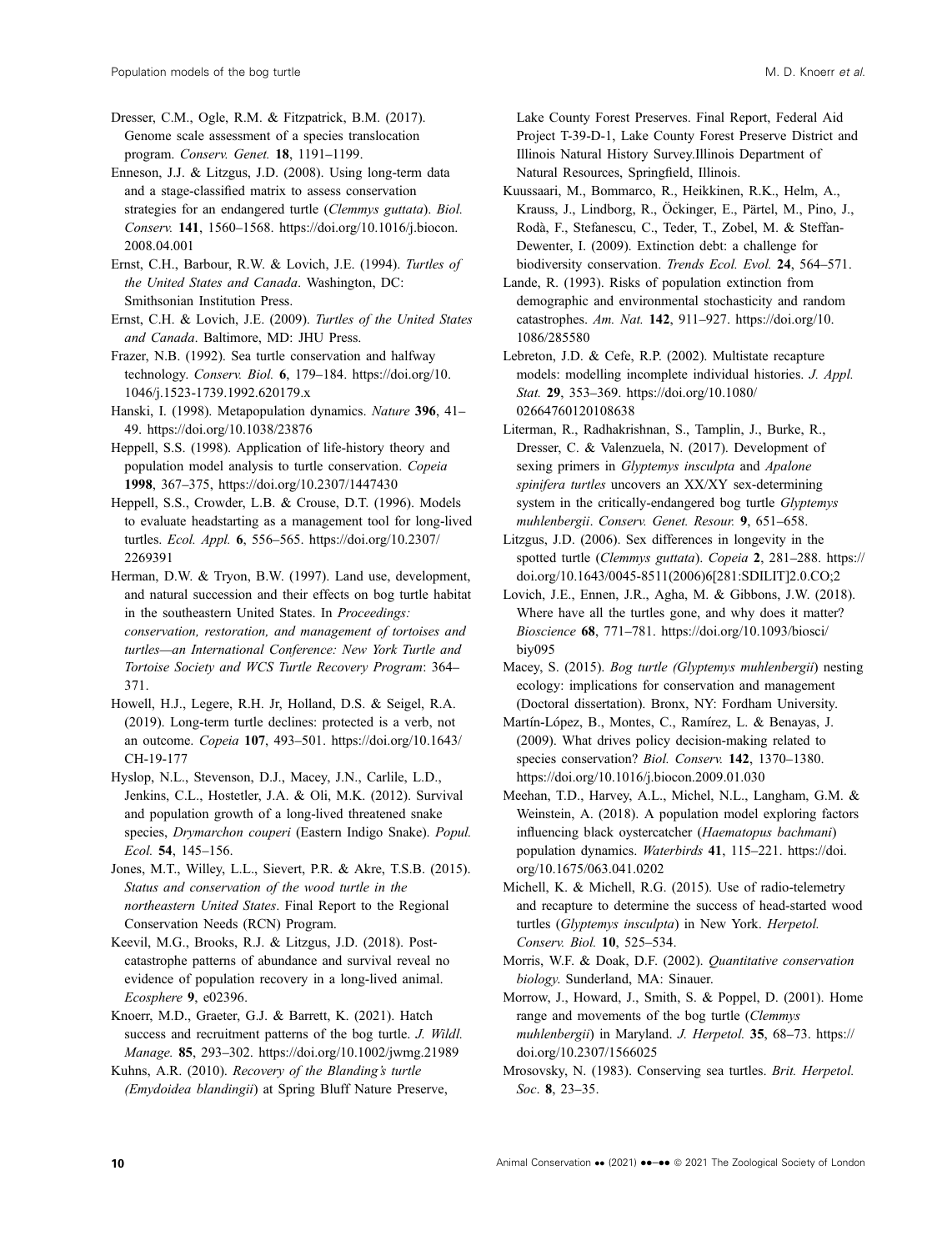Paterson, J.E., Steinberg, B.D. & Litzgus, J.D. (2012). Revealing a cryptic life-history stage: differences in habitat selection and survivorship between hatchlings of two turtle species at risk (Glyptemys insculpta and Emydoidea blandingii). Wildl. Res. 39, 408–418. [https://doi.org/10.1071/](https://doi.org/10.1071/WR12039) [WR12039](https://doi.org/10.1071/WR12039)

Pike, D.A., Pizzatto, L., Pike, B.A. & Shine, R. (2008). Estimating survival rates of uncatchable animals: the myth of high juvenile mortality in reptiles. Ecology 89, 607–611. <https://doi.org/10.1890/06-2162.1>

Pittman, S.E., King, T.L., Faurby, S. & Dorcas, M.E. (2011). Demographic and genetic status of an isolated population of bog turtles (Glyptemys muhlenbergii): implications for managing small populations of long-lived animals. Conserv. Genet. 12, 1589–1601.

Riley, J.L. & Litsgus, J.D. (2013). Evaluation of predatorexclusion cages used in turtle conservation: cost analysis and effects on nest environment and proxies of hatchling fitness. Wildl. Res. 40, 499–511. [https://doi.org/10.1071/](https://doi.org/10.1071/WR13090) [WR13090](https://doi.org/10.1071/WR13090)

Roff, D.A. (2002). Life history evolution. No. 576.54 R6.

Schleuning, M., Niggemann, M., Becker, U. & Matthies, D. (2009). Negative effects of habitat degradation and fragmentation on the declining grassland plant Trifolium montanum. Basic Appl. Ecol. 10, 61–69. [https://doi.org/10.](https://doi.org/10.1016/j.baae.2007.12.002) [1016/j.baae.2007.12.002](https://doi.org/10.1016/j.baae.2007.12.002)

Schwartz, M.W., Hellmann, J.J., McLachlan, J.M., Sax, D.F., Borevitz, J.O., Brennan, J., Camacho, A.E., et al. (2012). Managed relocation: integrating the scientific, regulatory, and ethical challenges. Bioscience 62, 732–743. [https://doi.](https://doi.org/10.1525/bio.2012.62.8.6) [org/10.1525/bio.2012.62.8.6](https://doi.org/10.1525/bio.2012.62.8.6)

Shoemaker, K.T. (2011). Demography and population genetics of the bog turtle (Glyptemys muhlenbergii): implications for regional conservation planning in New York state (Doctoral Dissertation). Albany, NY: State University of New York.

Shoemaker, K.T., Breisch, A.R., Jaycox, J.W. & Gibbs, J.P. (2013). Reexamining the minimum viable population concept for long-lived species. Conserv. Biol. 27, 542–551. <https://doi.org/10.1111/cobi.12028>

Shoemaker, K. & Gibbs, J. (2013). Genetic connectivity among populations of the threatened bog turtle (Glyptemys muhlenbergii) and the need for a regional approach to turtle conservation. Copeia 2013, 324–331. Retrieved March 25, 2021, from<http://www.jstor.org/stable/24635726>

Smith, L. & Cherry, R. (2016). Movement, seasonal activity, and home range of an isolated population of Glyptemys muhlenbergii, bog turtle, in the southern Appalachians. Southeast. Nat. 15, 207–219. [https://doi.org/10.2307/](https://doi.org/10.2307/26454626) [26454626](https://doi.org/10.2307/26454626)

Soule, M.E. & Simberloff, D. (1986). What do genetics and ecology tell us about the design of nature reserves? Biol. Conserv. 35, 19–40. [https://doi.org/10.1016/0006-3207\(86\)](https://doi.org/10.1016/0006-3207(86)90025-X) [90025-X](https://doi.org/10.1016/0006-3207(86)90025-X)

Spencer, R.J., Van Dyke, J.U. & Thompson, M.B. (2017). Critically evaluating best management practices for preventing freshwater turtle extinctions. Conserv. Biol. 31, 1340–1349.<https://doi.org/10.1111/cobi.12930>

Spinks, P.Q., Pauly, G.B., Crayon, J.J. & Shaffer, H.B. (2003). Survival of the western pond turtle  $\langle Emys$ marmorata) in an urban California environment. Biol. Conserv. 113, 257–267.

Stacey, P.B. & Taper, M. (1992). Environmental variation and the persistence of small populations. Ecol. Appl. 2, 18–29. <https://doi.org/10.2307/1941886>

Stratmann, T.S.M., Floyd, T.M. & Barrett, K. (2019). Habitat and history influence abundance of bog turtles. J. Wildlife Manage. 84, 331–343. [https://doi.org/10.1002/](https://doi.org/10.1002/jwmg.21793) [jwmg.21793](https://doi.org/10.1002/jwmg.21793)

Stubben, C. & Milligan, B. (2007). Estimating and analyzing demographic models using the popbio package in R. J. Stat. Softw. 22, 1–23.

Tutterow, A.M., Graeter, G.J. & Pittman, S.E. (2017). Bog turtle demographics within the southern population. Copeia 105, 293–300. [https://doi.org/10.](https://doi.org/10.1643/CH-16-478) [1643/CH-16-478](https://doi.org/10.1643/CH-16-478)

U.S. Fish and Wildlife Service. (1997). Endangered and threatened wildlife and plants; final rule to list the northern population of the bog turtle as threatened and the southern population as threatened due to similarity of appearance. Federal Registrar 62, 59605–59606.

United States Fish and Wildlife Service (USFWS). (2001). Bog turtle (Clemmys muhlenbergii), northern recovery plan. Hadley, MA: United States Fish & Wildlife Service. [https://](https://ecos.fws.gov/docs/recovery_plan/010515.pdf) [ecos.fws.gov/docs/recovery\\_plan/010515.pdf](https://ecos.fws.gov/docs/recovery_plan/010515.pdf)

van Dijk, P.P. (2011). IUCN Red List of Threatened Species. International Union for the Conservation of Nature. [https://](https://www.iucnredlist.org) [www.iucnredlist.org.](https://www.iucnredlist.org) Downloaded on [10/10/2017].

Weakley, A.S. & Schafale, M.P. (1994). Non-alluvial wetlands of the southern Blue Ridge—diversity in a threatened ecosystem. Springer, Dordrecht, Netherlands: Wetlands of the Interior Southeastern United States.

Wheeler, B.A., Prosen, E., Mathis, A. & Wilkinson, R.F. (2003). Population declines of a long-lived salamander: a 20 -year study of hellbenders, Cryptobranchus alleganiensis. Biol. Conserv. 109, 151–156. [https://doi.org/10.1016/S0006-](https://doi.org/10.1016/S0006-3207(02)00136-2) [3207\(02\)00136-2](https://doi.org/10.1016/S0006-3207(02)00136-2)

White, G.C. & Burnham, K.P. (1999). Program MARK: survival estimation from populations of marked animals. Bird Study 46(Suppl. 1), S120–S139. [https://doi.org/10.1080/](https://doi.org/10.1080/00063659909477239) [00063659909477239](https://doi.org/10.1080/00063659909477239)

Whitlock, A.L. (2002). Ecology and status of the bog turtle (Clemmys muhlenbergii) in New England. Amherst, MA: University of Massachusetts Amherst (Doctoral Dissertation).

Wilson, K.A. & Law, E.A. (2016). Ethics of conservation triage. Front. Ecol. Evol. 4, 112. [https://doi.org/10.3389/fe](https://doi.org/10.3389/fevo.2016.00112) [vo.2016.00112](https://doi.org/10.3389/fevo.2016.00112)